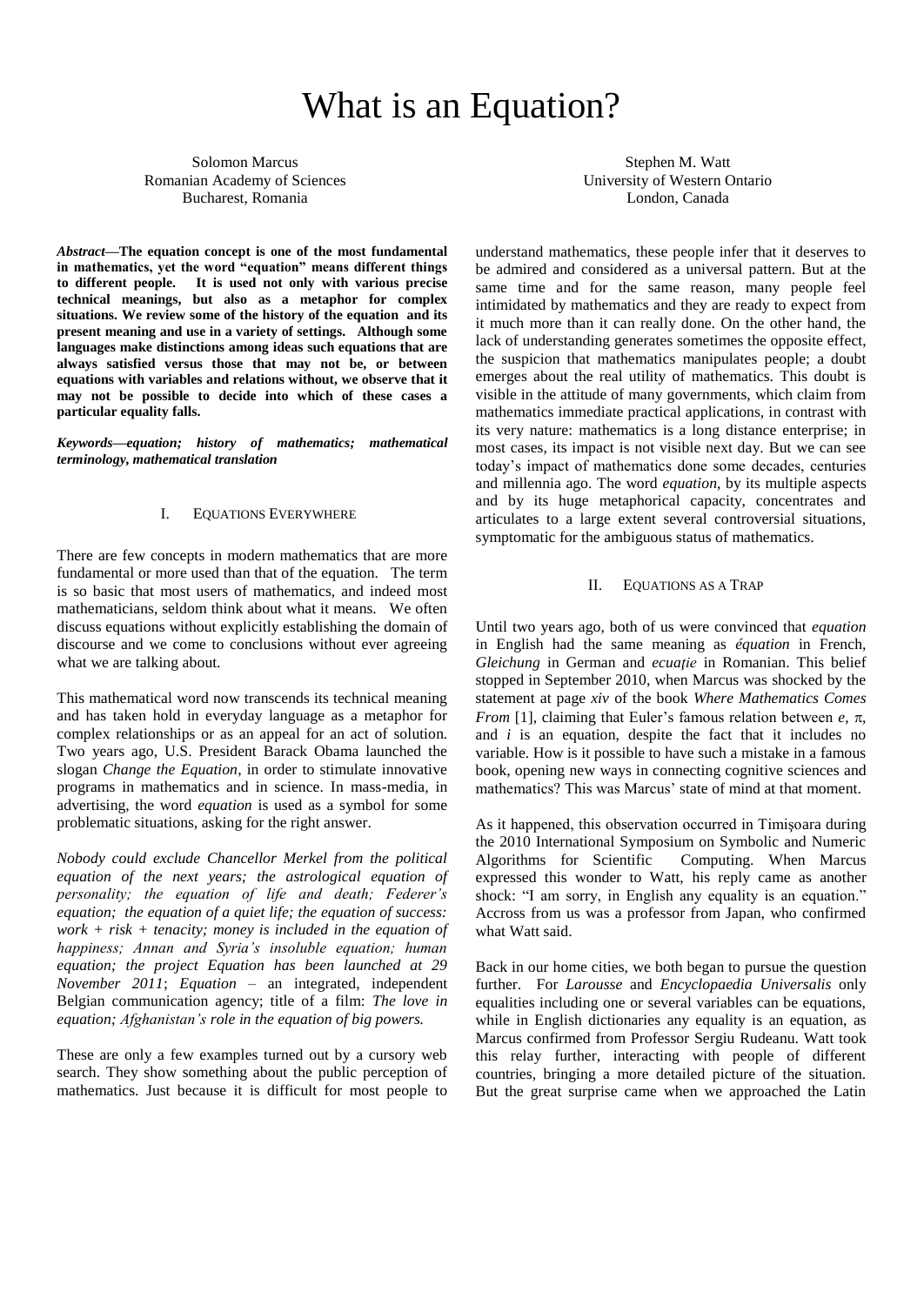**Equation**, (in *Algebra*) a mutual comparing of two equal Quantities, or Things of different Names, or Kinds, as when the value of 3 Shillings is compared to 36 Pence.

In ARronomy. **Equation** is taken for the proportioning, or regularing of Time, or the difference between the Time mark'd out by the Sun's apparent Motion, and the Time that is meafur'd by its real, or middle Motion, according to which Watches and Clocks are to be adjufted.

**Countion or Dutical Proffapherelis,** (in the Ptolemaick Syftem) is the Angle made by two Lines drawn from the Center of the Epicycle, to the Centers of the World, and of the Eccentrick.

Equation or Phylical Profiaphere= fig, is the difference between the Motions of the Center of the Epicycle, in the Equant, and in the Eccentrick.

Equation or Total Proftapheretic, is the difference between the Planet's mean and true Motion, or the Angle made by the Lines of the true and mean Motion of the Center.

Fig. 1. Entries in John Kersey's dictionary of 1708.

etymology of the word *equation* and we learned from Professor Mihai Dinu (Faculty of Letters, University of Bucharest) that in Quicerat and Devaluy's *Latin-French Dictionary* [2] it is clearly stated that *Aequatio, -onis = égalité*. In other words, in Latin, the word *equation* has exactly the meaning of its Latin source: *equality*. On the other hand, against expectations, Romanic languages, that is languages having Latin as their root, did not remain faithful to the original meaning of the respective word. As examples, in Quicherat-Devaluy's Dictionary, we find: *honorum = égalité de crédit, partage égal des biens* (Cicero) and also, from the field of jurisprudence, *égalité de droit* (Titus Livius).

A clear confirmation of the gap between two different ways to understand the word *equation* is given now by Wikipedia, where in the English version we find *An equation is a mathematical statement that asserts the equality of two expressions*, while in the French version we find *Une equation est en mathématique une égalité contenant une ou plusieurs variables*. It immediately follows to ask what does it mean *to solve* an equation?

Going now back to the huge metaphorical use of *equation,* one can observe that the examples we gave at the beginning are of

three types. Some of them follow the English meaning (for example: *the equation of success*) and they equate *equation* with *formula* or with *prescription*; other examples follow the French meaning (the clearest example in this respect is that related to *Syria's insoluble equation*). But there are also situations where ambiguity prevails and we can accept both meaning: *the political equation of the next years* is clearly of this type. As a matter of fact, many other situations occur. For instance, in the syntagm *chemical equation* no equality appears, we have only a symbolic expression of a chemical reaction, i.e., of a transformation expressed by an arrow.

# III. THE WORD "EQUATION" IN ENGLISH

While the word *equation* derives from the Latin *aequationem*, its meaning in English has evolved from its original introduction into the language in the late  $14<sup>th</sup>$  century.

According to the Oxford English Dictionary [3], the early uses of the term *equation* were in the area of astrology and astronomy. These uses referred to making equal partitions of various celestial quantities, such as the method of dividing the sphere equally into 'houses'. The word *equation* occurs already in 1391 in Chaucer's *A Treatise on the Astrolabe* [4], the astrolabe being a device for measuring inclinations in celestial observations,

> *With the smale point of the foreside label, shalltow kalcule thyne equaciouns in the bordure of thin Astrolabie.*

and later in his Canterbury tales[5]:

*And hise proporcionels conuenientz For hise equacions in euery thyng.* 

The mathematical use of the word *equation*, meaning the action of stating the equality of two quantities, appears to date from the late  $16<sup>th</sup>$  century. For example, the Oxford English Dictionary observes the use in Dee's preface to Henry Billingsley's translation of Euclid's *Elements* [6]

> *Which thing, is well to be perceiued in that great Arithmeticall Arte of Æquation: commonly called the Rule of Coss. or Algebra.*

The use of the word in a general sense for the action of making equal or balancing is seen from the mid-17<sup>th</sup> century, e.g. [7]

> *The very Redundance it self of Mankind seeming by a natural consecution to yield and subminister this Remedy, for its Reduction and Equation.*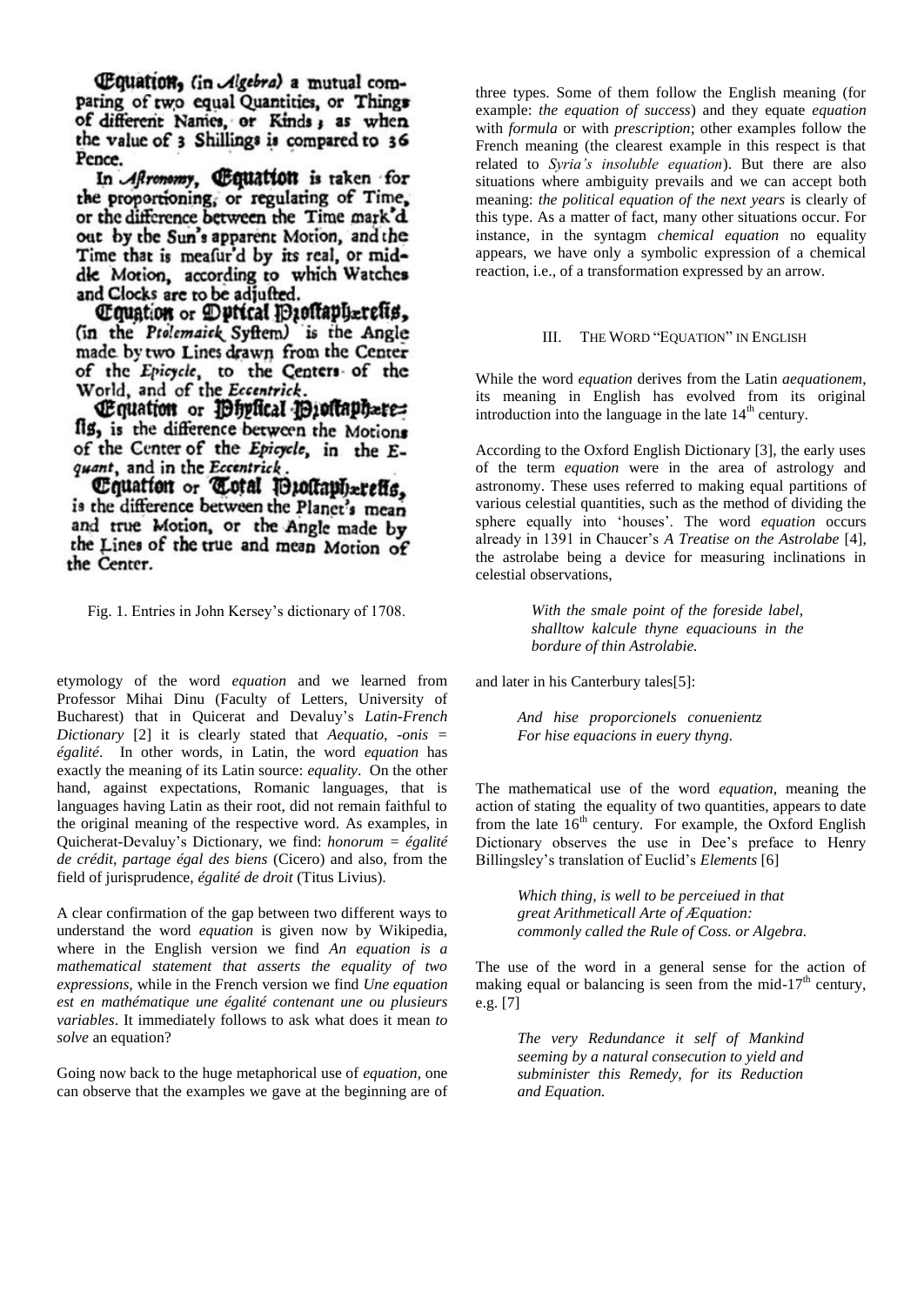

Fig. 2. Relative frequencies of "equation" and "solve" in English. The top graph shows from 1500 to 1750 [Google UK English Database], and the bottom graph from 1750 to 2008 [Google English 1 Million Database].

In this general sense, the term *equation* was used chiefly in phrases of the form "equation of …", e.g. "equation of international demand". Although this more general usage was spreading, the word continued to be used significantly in its astronomical senses. John Kersey's dictionary [8], published at the beginning of the  $18<sup>th</sup>$  century, gives one meaning related to what he categorized as algebra, but then goes on to give several distinct astronomical meanings. This is shown in Figure 1. In the time since its introduction, the use of the word *equation* has increased in frequency relative to other words in English. Two illustrative charts, based on Google's database of English language works, are shown in Figure 2.

As the field of algebra has developed, the concept of variables or unknowns in equations has been introduced and has evolved. This is naturally tied to the notion of solving for these unknowns. Figure 2 also shows the rise of the relative use of the word "solve".

While the astronomical uses of the word *equation* have declined, the technical mathematical use has risen. But beyond this, we see the word used not only in its original sense of equating quantities, but also in a figurative sense when dealing with unknowns or with something to solve. For example, The American HeritageDictionary [9] has as one definition

*a situation, esp one regarded as having a number of conflicting elements: what you want doesn't come into the equation*

The mathematical sense of the word *equation* has become inextricably connected to the use of a particular symbol. For example, the Oxford Dictionary of English now gives as its first definition [10].

The use of the equality symbol has an interesting history, to which we turn next.

### IV. THE EQUATION IN MATHEMATICAL NOTATION

There were several early symbols used to indicate equality, a very nice survey of which is given by Cajori [11] and whose principal points we summarize here. Another useful reference is that of Babbage [12], the existence of which underscores the link between mathematical notation and computation.

Early documents have various symbols or notations to say that a computation gives a certain value. This is seen as far back as the *Rhind papyrus*, a mathematical document copied by the scribe Ahmes from an older document between 1700 and 1550

BCE. Figure 3 shows the symbol  $\mathcal{F}$  used as "it gives".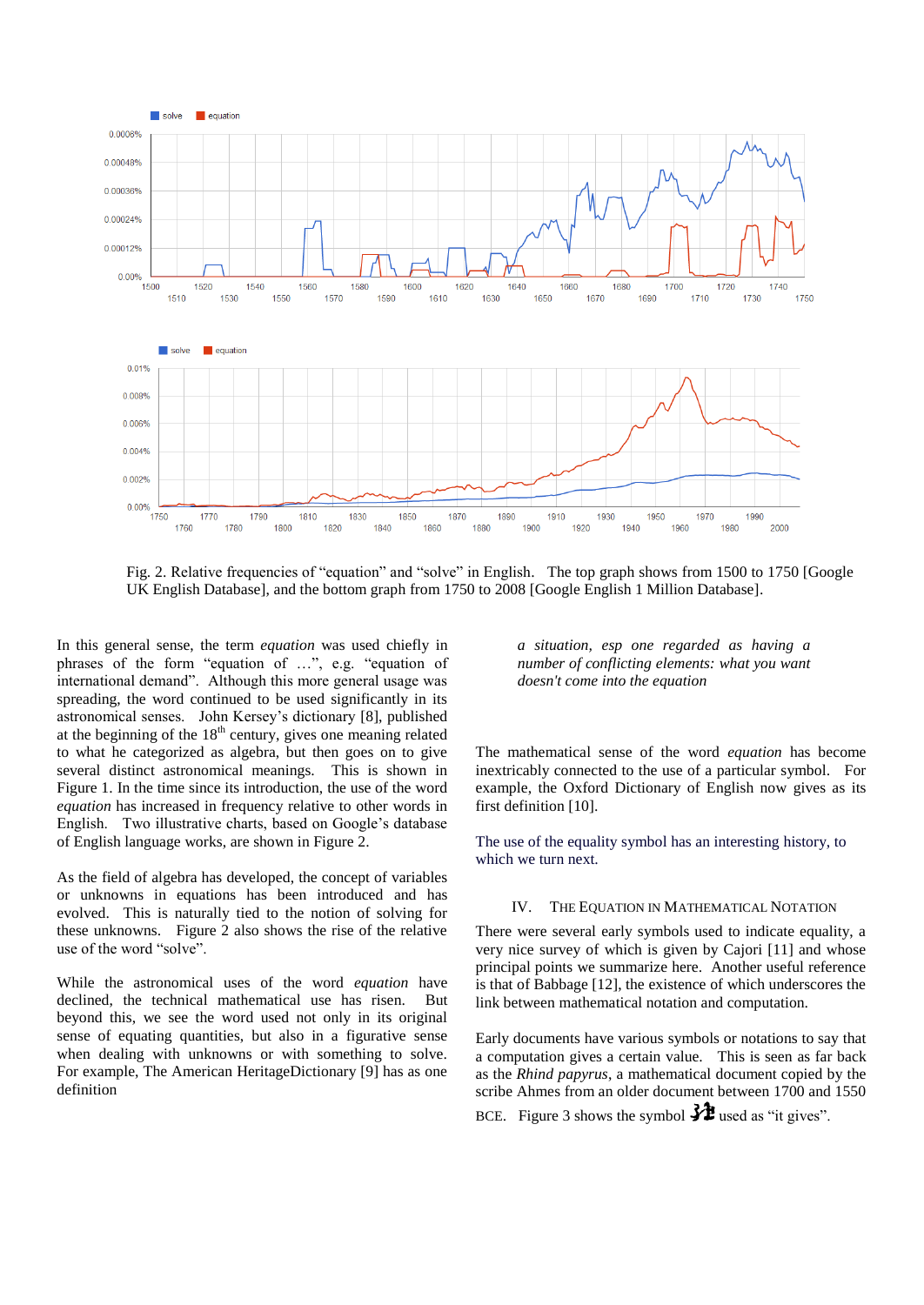

Fig. 3. An algebraic equation and its solution in the Rhind papyrus (from [11]). The "it gives" symbol is seen second from the right in the top line.

In the original manuscripts of Diophantus, equality seems to have been indicated by the symbol  $\iota^{\sigma}$ , although subsequent transcriptions have not always copied the notation faithfully.

Another example appears in the Bakshālī manuscript, found in what is now North West India in 1881. This document is an incomplete copy of an  $8<sup>th</sup>$  to  $10<sup>th</sup>$ century manuscript written in the [Śāradā script](http://en.wikipedia.org/wiki/%C5%9A%C4%81rad%C4%81_script) in the [Gatha](http://en.wikipedia.org/wiki/Gatha) dialect, related to Sanskrit and Prakrit. This document indicates equality of a computational result with *pha,* an abbreviation for *phala,* which is Sanskrit for "fruit".

Fifteenth century Arabic mathematics produced Al-Qalasâdî's*Raising the Veil of the Science of Gubar*. In this, he used the symbol  $\mathcal I$  as the equality sign. Some contemporary European authors, such as Regiomontanus and Pacioli, used dashes to indicate equality. In the century that followed, it was usual in printed books to express equality using words such as *aequales, aequantur, esgale, faciunt, ghelijck, gleich*or in abbreviated form, e.g. *aeq.*

We trace the use of the modern equality symbol "=" to Robert Recorde in 1557. Recorde was a Welsh physician and mathematician born almost exactly five centuries ago. He studied first at Oxford and then at Cambridge. He taught mathematics at Oxford, served as a royal physician, was controller of the Royal mint and held a number of other positions.

Recorde's book, *The Whetstone of Witte* [13]*,* introduced the modern equality symbol, and was the first in English to use the modern plus and minus signs. This work is now seen as having brought algebra to England. It covered an array of arithmetic topics, and was correspondingly subtitled to position it as a sequel to Diophantus' *Arithmetica*. Figure 4



 $I_{*}$  $14.79 - 15.9 - 71.9$  $20.70 - 18.9 = 102.9$  $\overline{2}$ 3.  $26.3 - 1 - 1020 = -9.3 - 1020 - 213.9$  $-192.9$  =  $105 - 1089$  -  $197$ 4.  $18.2e$  - + -2 4.9. - - - 8.3. - + -2.2.  $\mathfrak{c}$ б.  $343$  ----1220 ---4020 ---4809 -- 9.3

Fig. 4. Equations in the Whetstone of Witte. The first equation would be  $14x + 15 = 71$  using modern notation for variables.

shows the title page and examples of equations from its section entitled *The rule of equation, commonly called Algebers Rule*. Recorde introduced the modern equality symbol as follows

> *And to auoide the tediouse repetition of these woordes :is equalle to: I will sette as I doe often in woorke use, a paire of paralleles, or Gemowe lines of one lengthe, thus: =, bicause noe .2. thynges, can be moare equalle.*

Following its introduction, the modern equality symbol did not appear again in print as such for several decades, although it was used in private manuscripts and letters. In the meantime, the symbol was confusingly used for different purposes in Europe, including [François Viète'](http://en.wikipedia.org/wiki/Fran%C3%A7ois_Vi%C3%A8te)s use for arithmetical difference and René Descartes' use for "±". Additionally, Johann Caramuel used the symbol as the decimal separator, i.e. his  $3=14$  would be our 3.14. Others used "=" in geometry to indicate parallel lines. After a period of confusion, in which various meanings were ascribed to "=" and a variety of notations were used for equality, Recorde's "=" came into common use in England. It was used by Thomas Harriot, John Wallis, Isaac Barrow and Isaac Newton and spread to Europe. Examples of the same equation in different notations leading up to modern notation are shown in Figure 5.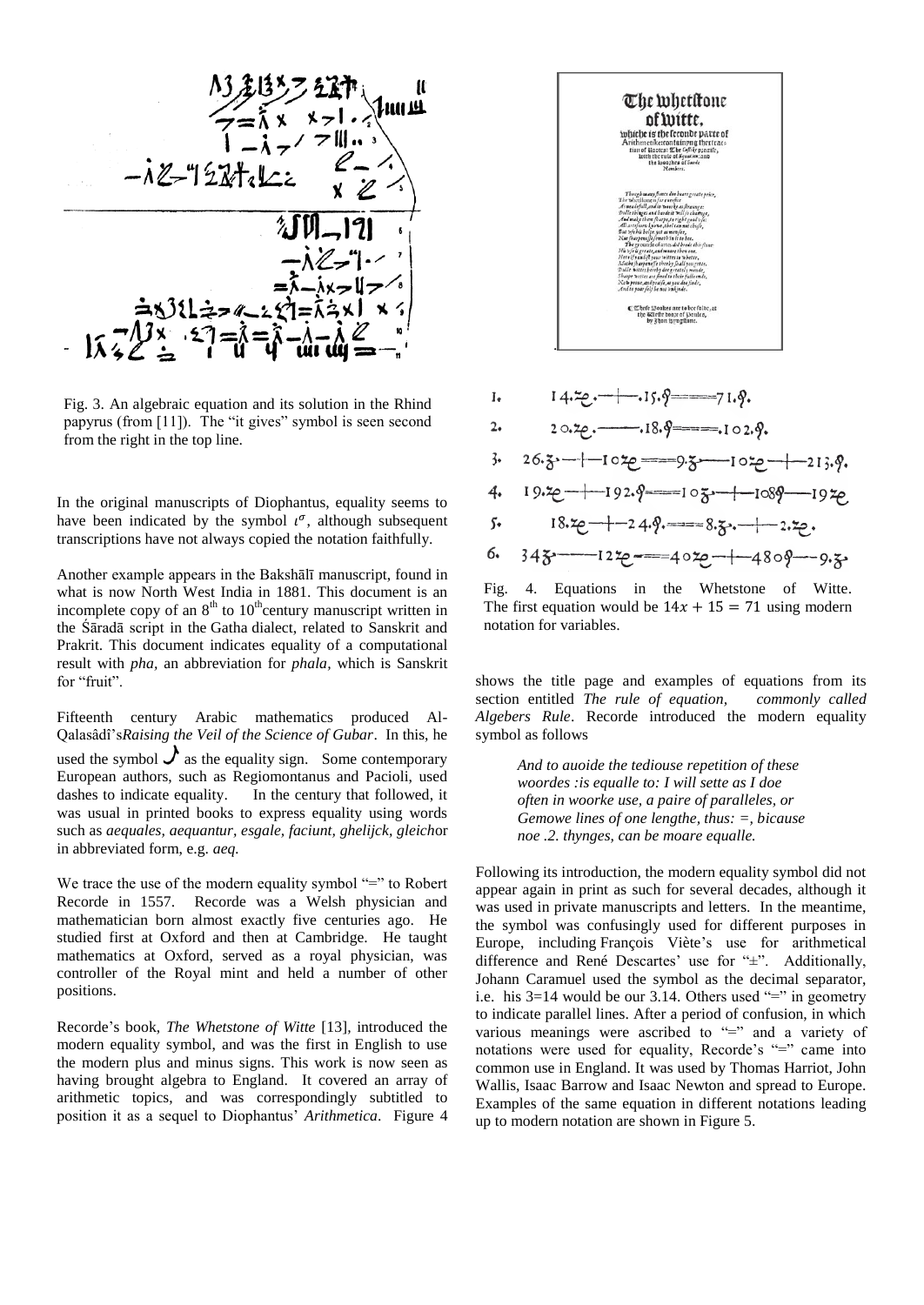| Paciolus  | 1 cu. m. 6ce. p. 11co. eguale 6n <sup>i</sup>       |
|-----------|-----------------------------------------------------|
| Stifelius | $1 \text{ }\alpha - 63 + 11 \text{ }2$ equantur 6   |
| Bombelli  | $1\frac{3}{2}$ m. $6\frac{2}{7}$ p. 11 $1$ eguale 6 |
| Stevinus  | $1(3) - 6(2) + 11(1)$ : egale 6                     |
| Vieta     | $1(-6Q + 11)N$ egal 6                               |
| Harriot   | $1. a$ aa - 6.aa + 11.a = 6                         |
| Modern    | $x^5 - 6x^2 + 11x = 6$                              |

Fig. 5. Different forms of the same equation over time (from [12])

## V. TYPES OF EQUATIONS AND TERMINOLOGY IN VARIOUS LANGUAGES

Having seen the history of the word *equation* and the use of the equality symbol  $x = y$ , we now return to the different meanings of the word and its cognates in different languages. Recall that the discussion started around the point of whether a mathematical equality without variables should be called an equation. Here we see a difference in accepted practice in different languages. Now we see this is not surprising, as the word *equation* has become established before the "=" notation and well before the modern concept of variables.

We have conducted a small survey of accepted use of "equation" and related words in different languages. We may have a number of cases:

**Type 1**. An equality with variables over some domain (e.g.  $N$ ,  $\mathbb{R}$  or  $\mathbb{C}$ ) where some, but not all, value assignments for the variables make the equality true, e.g.  $x^4 - 1 = 0$  or  $x^2 + y^2 = 25$ , with x and y real-valued.

**Type 2**.An equality with variables over some domain (e.g.  $N, R$  or  $C$ ) where all value assignments for the variables make the equality true, e.g.  $x + y = y + x$ , with  $x$  and  $y$  real-valued.

**Type 3**. An equality with variables over some domain (e.g.  $N$ ,  $R$  or  $C$ ) where no value assignment for the variables makes the equality true, e.g.  $x^2 + y^2 + 1 = 0$ , with  $x$  and  $y$  real-valued.

**Type 4**. An equality statement with no variables that is true, e.g.  $8 + 2 = 10$  or  $e^{i\pi} + 1 = 0$ .

**Type 5.** An equality statement with no variables that is false, e.g.  $8 + 2 = 9$  or  $0x + 2 = 9$ , with x a real-valued variable.

We are assuming for this discussion that the domains and codomains of the functions are all the same.

Some results are summarized in Figure 6. We see that there are indeed a variety of different patterns of common use. Additional languages, including Armenian and Persian, showed usage similar either to English or French. Some languages allow one word for all, others require different words for each. Some have alternatives or modifiers to cover different subsets of the cases. In most cases there are general terms to cover classes of expressions broader than equalities, such as "expression" or "formula".

As we noted earlier, we find it interesting that the word *equation* in English comes from Latin and both English and Latin allow it to be used broadly, but French and Romanian, which are more closely related to Latin, do not.

#### VI. THE ILLUSION OF EQUATION TYPES

The preceding discussion shows how different forms of equality relations can be considered differently in different languages. We now observe that making these distinctions is more difficult than it at first appears.

Daniel Richardson showed [14], more than 50 years ago, that under certain relatively easy conditions the problem of determining the equivalence of an expression to zero is generally unsolvable. This can be used to show that no algorithm can reliably recognize the distinctions made among these various forms of equation.

More specifically Richardson shows the following: Let *E* be a set of expressions for real, single-valued, partially-defined functions of a real variable and let  $E^*$  be the set of functions represented by expressions in  $E$ . Write  $A(x)$  for the function in  $E^*$  denoted by the expression A in E. Richardson requires that  $E^*$  contains the identity function, the rational numbers (as constant functions) and that it be closed under addition, subtraction, multiplication and functional composition. It is also presumed that given expressions *A* and *B* there is an effective procedure to find an expression to represent the sum, difference, product and functional composition of the corresponding functions. Richardson shows that if *E\**  contains  $\log 2$ ,  $\pi$ ,  $e^x$  and  $\sin x$ , and a function  $\mu(x) = |x|$  for  $x \neq 0$ , then it is not possible to decide, given A in E whether  $A(x)$  is defined and everywhere equal to 0.

Subsequent papers addressed expression simplification in this context [15], the undecidability of the existence of zeros of real elementary functions [16] and classes of expressions where zero equivalence is decidable [17].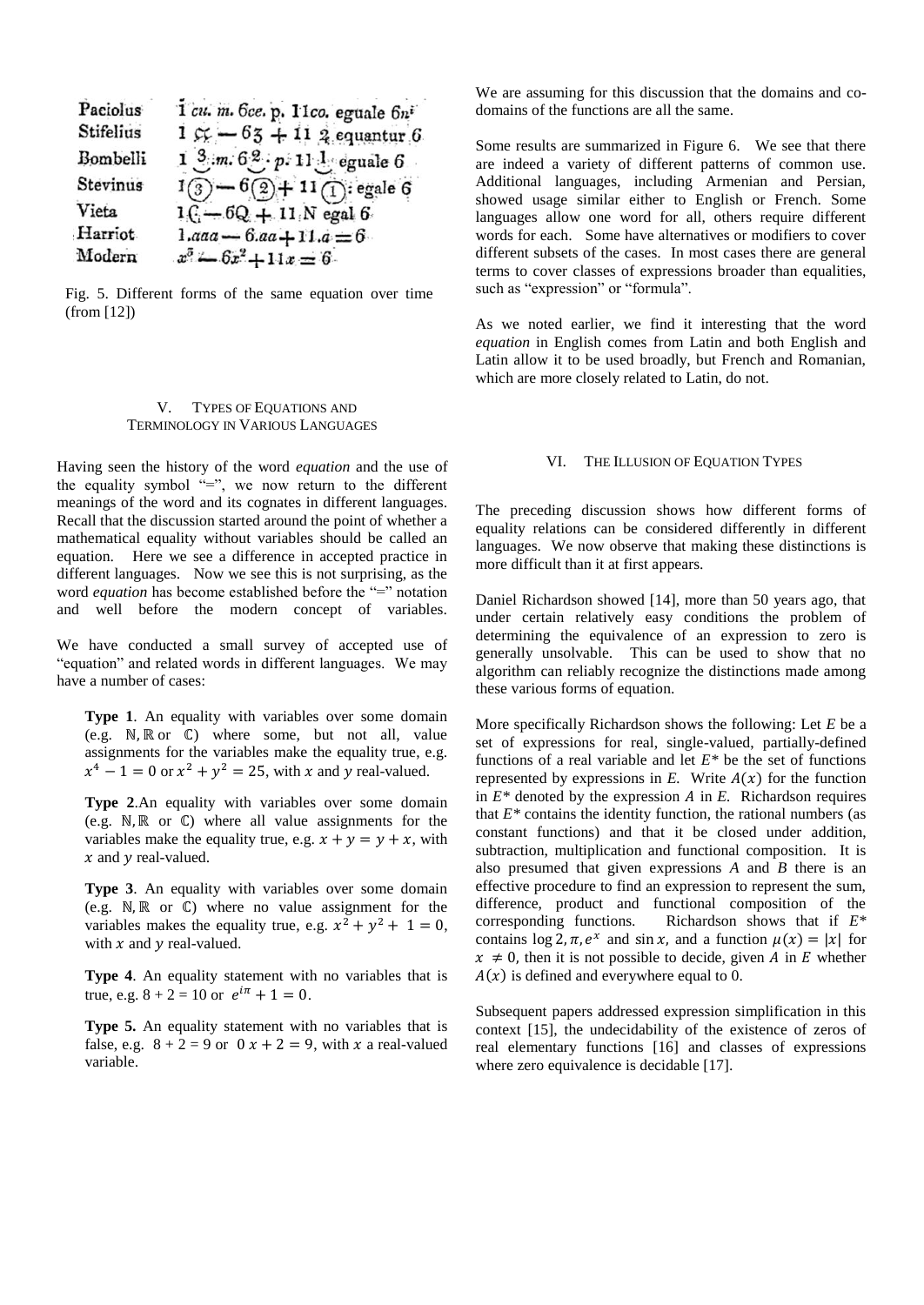|          | $x^4 - 1 = 0$      | $x + y = y + x$                      | $8 + 2 = 10$                         | $E = mc^2$               |
|----------|--------------------|--------------------------------------|--------------------------------------|--------------------------|
| Arabic   | معادلة             | مطابقة                               | علاقة                                |                          |
| Chinese  | 方程                 | 恒等式                                  | 等式                                   |                          |
| English  | equation           | equation<br>identity                 | equation<br>identity                 | equation<br>law, formula |
| French   | équation           | identité                             | relation                             |                          |
| German   | Gleichung          | (identische) Gleichung<br>Identitäte | (identische) Gleichung<br>Identitäte |                          |
| Greek    | εξίσωση<br>ισοτητα | ταυτότητα<br>ισοτητα                 | σχέση<br>ισοτητα                     | νόμος                    |
| Hebrew   | משוואה             | זהות                                 |                                      |                          |
| Latin    | aequatio           | aequatio                             | aequatio                             |                          |
| Romanian | ecuație            | identitate                           | relație, egalitate                   | relație                  |
| Russian  | уравнение          | тождество                            | равенство<br>соотношение             |                          |

Fig. 6. Examples of equations in different languages

Richardson's result on the undecidability of zero equivalence implies that we cannot always know whether a sub-expression involving a variable is identically zero. It is therefore easy to construct cases that cannot be decided between types 1,2 and 3 in the previous section's classification. For example, consider the family of equalities given by the following, with  $x$  realvalued:

$$
E(x) \times (x^2 - 1) + x + 1 = 1 + x.
$$

If  $E(x)$  is equivalent to zero, then we have an equality of type 2 ‒ what we would call in French an *identité.* On the other hand, if  $E(x)$  is somewhere non-zero, then we have an equality of type 1 or  $3$  – what we would call in French an *équation*. So there generally is no procedure to distinguish between types of equalities with variables.

When it comes to matters that depend on whether an equality has variables, things are similar. Does the equality

$$
0 \times y + 1 = 3 - 2
$$

contain a variable? What if the 0 were replaced by  $E(x)$  that is equivalent to zero? The best we can say is that an equation contains a variable syntactically. We cannot tell whether an equation relates two constant functions or two non-constant functions. Finally, in the case where the two sides are constant functions, it is not generally decidable whether they are equal. Thus it is not always possible to distinguish types 4 and 5.

### VII. TURNING TO BOURBAKI

Ambiguities are not limited to the strictly mathematical use of the term *equation* – figurative use finds these as well. For example, one sees an interesting use of *equation* in the article, "Bourbaki, l'équation collective" [18]. As this is in French, we may ask where the variables are. After a careful reading, one may notice that the word *equation* appearing in the title never appears in the text. It is an ambiguity whether its metaphorical use should be considered as equivalent to a formula or to something to be solved. There are things in the article which favour the first choice, for instance the description of the way the members of Bourbaki used to work, according to some pre-established rules (one of them, to leave the group when you are fifty). But there are other aspects, favouring the understanding of *equation* as something to be solved:

- The difficulty to decide whether Bourbaki is still alive or, if not, what is the date of its death;
- There are also debates about the real members of the group, to be distinguished from the friends or temporary associates;
- Are there non-French members of the group? For instance, Saunders MacLane?
- What is the real heritage of Bourbaki? What was positive and what negative in its accomplishments?

So, in this case, like many others, both meanings of *equation* should be considered.